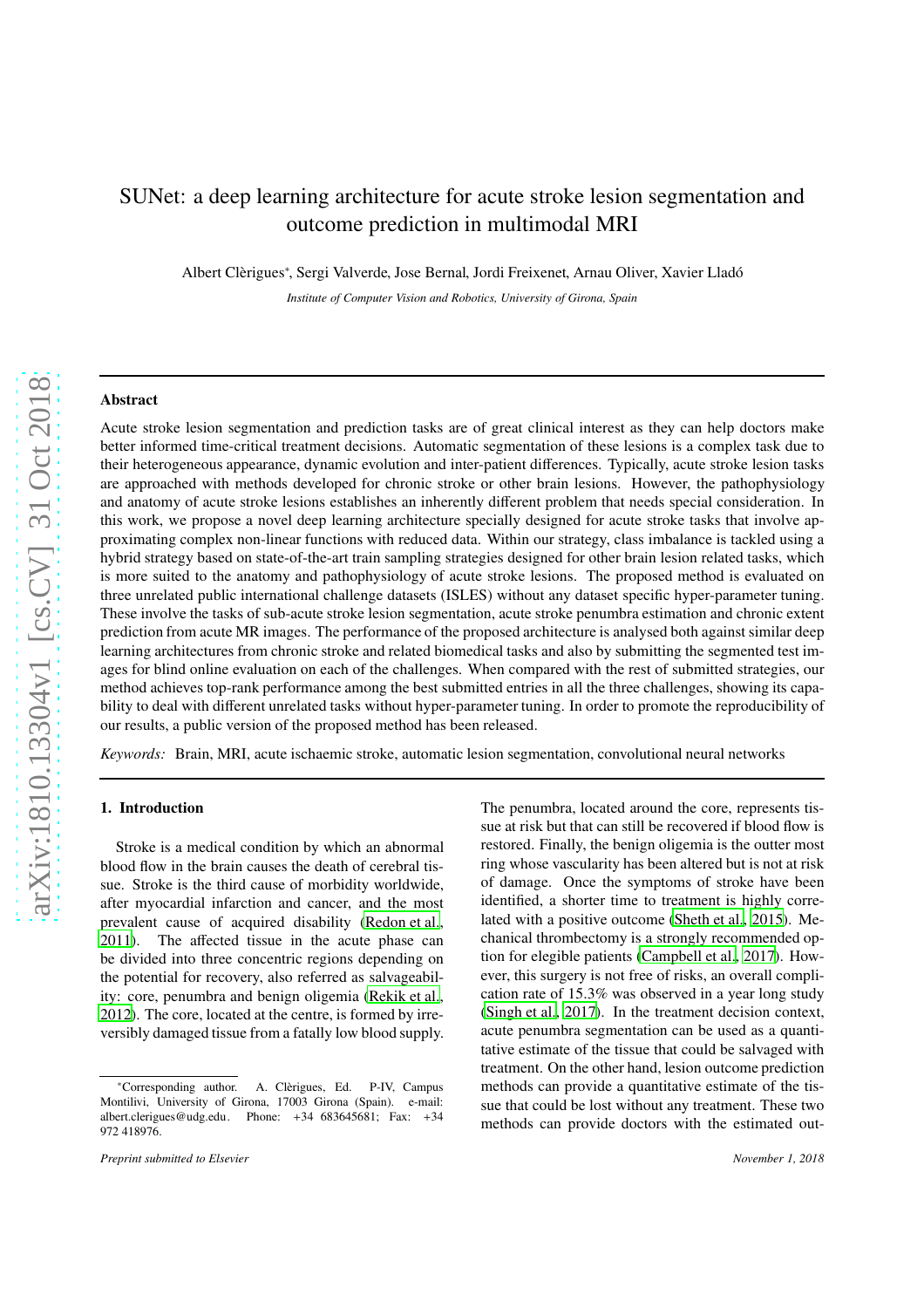come of both scenarios and allow for more informed treatment decisions.

Automating tasks for stroke lesions is complex due to its relation with the vascular system and a highly dynamic evolution. Stroke lesions can occur anywhere in the brain, may not appear as homogeneous regions and its appearance varies significantly over time [\(Maier et al., 2017\)](#page-12-4). Additionally, imaging of acute stroke lesions requires the use of several MRI modalities since the distinct lesion parts have different appearance depending on the imaging principle [\(Rekik et al.](#page-12-1), [2012\)](#page-12-1). The complexity of the task, clinical nuances and the absence of quality public datasets have been factors that contributed to a sparse and diffuse state of the art for acute stroke methods.

Recently, the Ischemic Stroke Lesion Segmentation (ISLES) challenge [\(Maier et al., 2017\)](#page-12-4) started in 2015 to provide a platform for a fair and direct comparison of automated methods for stroke. Its first edition included the sub-acute ischemic stroke lesion segmentation (SISS) and the acute stroke outcome/penumbra estimation (SPES) subtasks. The ISLES challenge in 2016 and 2017 focused on prediction of chronic lesion outcome from acute images. Until recently, Random Decision Forests (RDFs) [\(Ho, 1995\)](#page-12-5) were the state-of-theart methods for stroke lesion segmentation due to their excellent generalisation properties, which make them well suited for difficult tasks with few training samples [\(Maier et al., 2015a\)](#page-12-6). The two best methods on SPES [\(Maier et al.](#page-12-7), [2015b;](#page-12-7) [Mckinley et al., 2015](#page-12-8)) and the third best on the SISS [\(Halme et al., 2015\)](#page-12-9) were based on RDFs. More recently, Convolutional neural networks (CNNs) [\(Lecun et al., 2015\)](#page-12-10), which enable the learning of optimal features for each task, have quickly become the state of the art and are replacing RDF based methods. In the 2016 edition, among the top three methods one was based on RDFs and two on CNNs. In the 2017 edition, only CNNs were present among the top three methods [\(Winzeck et al., 2018\)](#page-12-11). Even though CNNs can learn optimal features for the task at hand, they are still restricted by the architectural design, the amount and quality of available data and the training procedure. Recently, advances in regularisation techniques and data imbalance handling allow for increased CNN generalisation performance in brain lesion segmentation that rivals that of RDFs. More specifically, the U-Net architecture [\(Ronneberger et al., 2015\)](#page-12-12) is very well suited for segmentation tasks and methods based on it have quickly become state of the art for stroke segmentation. This is clearly seen in the submissions for the ISLES 2017 challenge, where 10 out of the 14 participating methods, including the top three, were based on this kind of architectures [\(Winzeck et al.](#page-12-11), [2018\)](#page-12-11).

In this work, we propose a novel deep learning architecture, the Stroke U-Net (SUNet), specifically designed for different acute stroke tasks such as segmentation and prediction. The architecture is an asymmetric encoder-decoder network with global and local residual connections that allows the use of a higher number of parameters without increased overfitting. Additionally, we review two recently proposed training patch sampling strategies originally designed for chronic stroke and brain lesions aiming to solve the data imbalance problem. We also combine the best of both into a hybrid strategy specifically designed for acute stroke tasks. The SUNet architecture and the reviewed patch sampling strategies are evaluated by cross-validation on three public ISLES challenge datasets, encompassing the tasks of stroke lesion and penumbra segmentation and outcome prediction. The SUNet architecture is compared against three baseline U-Net architectures, including one 2D model and two 3D models with and without residual connections, to assess the effect of different architectural design elements and its performance in acute stroke. The proposed methodology is evaluated by submission to the ISLES 2015, SISS and SPES, and 2017 challenge editions, using the provided web platform for an external and direct comparison to state-ofthe-art methods. Furthermore, we make the development framework used for evaluation of the proposed and reviewed methods publicly available.

# 2. Methodology

### *2.1. Proposed architecture*

Automated methods for acute stroke need to deal with a highly complex non-linear function between input intensities and output probabilities. From a deep learning point of view, the proposed architecture needs to have a large number of parameters to capture the complexity of the function. However, if the number of parameters is high enough, the network might have enough capability to *memorise* the whole training set without distilling meaningful and generalisable features. In this case, the network would have overfitted the training data and would generalise poorly for other images. The typically small amount of samples in public stroke datasets, due to the clinical nuances of acute stroke imaging, increases the risk of overfitting. To obtain the desired generalisability properties, a strong regularisation can be applied to the training images with data augmentation and during the training procedure with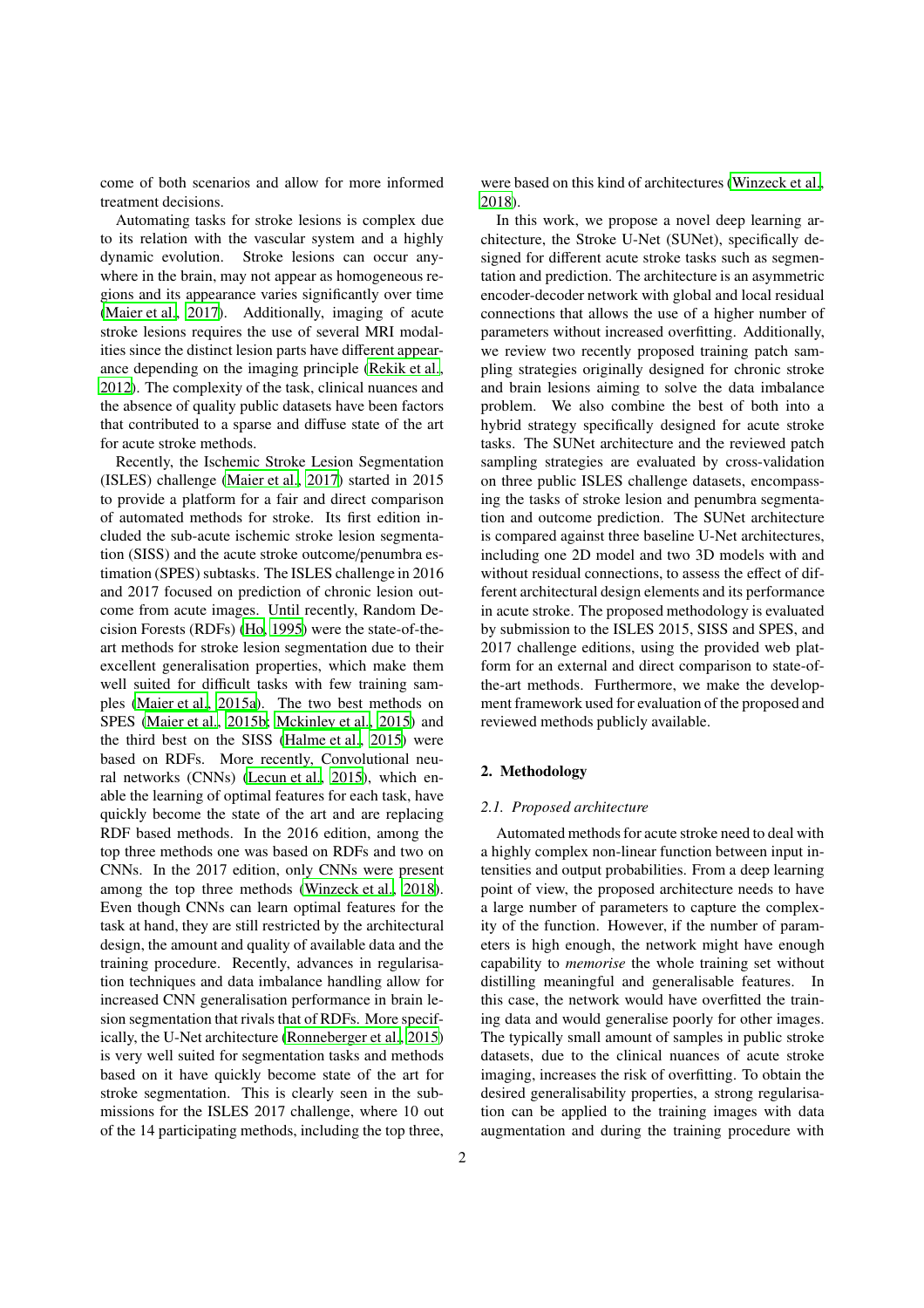<span id="page-2-0"></span>

Figure 1: Proposed SUNet architecture with 3D convolutions, 4 resolution steps and 32 base filters. The architecture consists of an asymmetrical encoder-decoder network optimised for acute stroke tasks. The number of channels is indicated above or under each feature map. In the input and output feature maps, I and N denote the number of image modalities and segmentation classes respectively.

techniques such as dropout [\(Srivastava et al., 2014\)](#page-12-13), ad-versarial training [\(Goodfellow et al.](#page-12-14), [2014](#page-12-14)) or  $\ell_1$  or  $\ell_2$ weight penalty. However, regularisation hinders network training and increases convergence times. For instance, [Srivastava et al. \(2014\)](#page-12-13) noted that when using dropout typical training times were doubled or even tripled. Consequently, since strong regularisation techniques have to be used to promote generalisability, architectural features that ease convergence as much as possible are needed. The SUNet architecture, depicted in Figure [1,](#page-2-0) was designed based on these premises, using a high number of parameters to capture the high complexity of the task while maximising the representational power to promote generalisability.

The proposed architecture is an encoderdecoder network based on the original 2D U-Net [\(Ronneberger et al., 2015](#page-12-12)). More recently, the uResNet architecture [\(Guerrero et al.](#page-12-15), [2018\)](#page-12-15), using short and long residual connections, achieved state-of-the-art performance with a fraction of the parameters in chronic stroke lesion segmentation. Furthermore, volumetric information for acute stroke is vital due to the wide spatial correlations involved in tissue differentiation or capturing the collateral blood supply for prediction. Hence, we also take design elements from the uRes-Net and 3D U-Net (Cicek et al., [2016](#page-11-1)), which is the extension of the 2D U-Net made for volumetric dense biomedical segmentation. For the convolutional and transposed convolutional layers we only employ small  $3 \times 3$  or  $3 \times 3 \times 3$  kernels to improve the capacity of the network while using a lower number of parameters for the same receptive field [\(Simonyan and Zisserman](#page-12-16), [2014\)](#page-12-16).

The use of local residual connections [\(He et al.](#page-12-17), [2016\)](#page-12-17), with the use of residual blocks, results in architectures that are easier to optimise and can gain accuracy from considerably increased depth. Residual connections ease backpropagation flow, improving convergence properties, and the identity mapping facilitates the learning of better fitted features. The work of [Zagoruyko and Komodakis \(2016](#page-12-18)) shows that local residual blocks using two convolutional layers are the most optimal in terms of parameters per residual connections. Furthermore, global residual connections with the use of summation skip connections have shown state-of-the-art results in chronic stroke lesion segmentation while using a reduced number of parameters [\(Guerrero et al., 2018\)](#page-12-15). For the design of SUNet we use summation skip connection and residual blocks featuring two convolutions per residual connection. We explicitly avoid changing the number of channels inside residual blocks and instead perform this change in the downsampling and upsampling blocks. This avoids the use of a  $1 \times 1 \times 1$  convolution in the identity path, that would increase parameter count, to adapt the number of channels for the summation connection.

Convolutional neural networks for real-time semantic segmentation improve inference times through the use of less parameters while keeping the same representational power. Since this paradigm is nearly identical to the one desired for stroke segmentation, we have successfully imported many design cues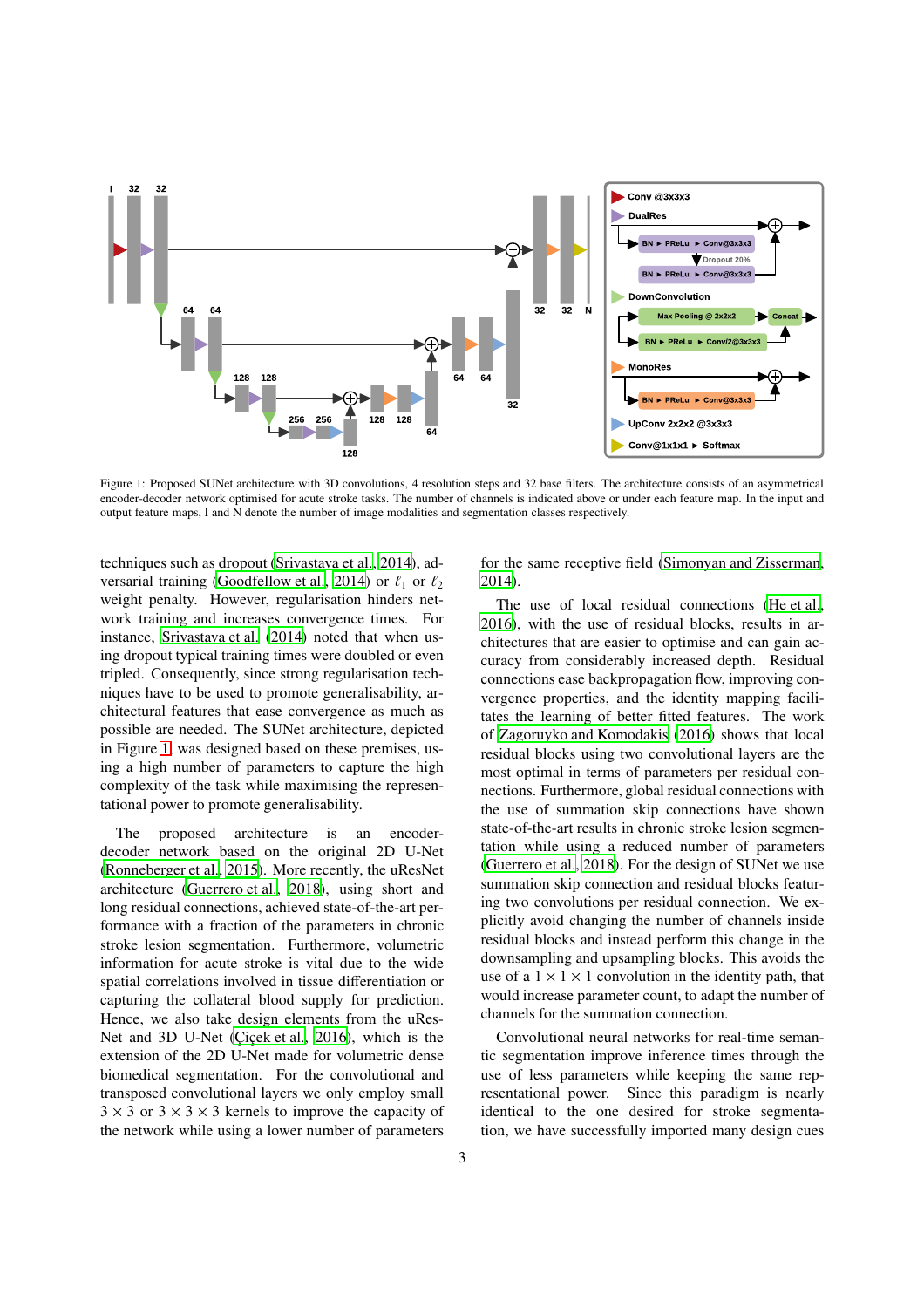from this kind of networks. The SegNet architecture [\(Badrinarayanan et al., 2017\)](#page-11-2) achieved state-of-the-art performance in indoor and outdoor semantic object segmentation with a three fold reduction in inference times with respect to previous methods. The ENet architecture [\(Paszke et al., 2016\)](#page-12-19) achieved comparable results to SegNet while using 98.7% less parameters, which allows for 20 times faster inference times. In the following, we summarise the most important design choices from this kind of networks for the SUNet architecture.

*Asymmetric design.* Typical U shaped architectures for biomedical image segmentation have symmetric encoder-decoder designs. However, it has been shown that the decoder's role is not as crucial as it may seem, mainly upsampling the work of the encoder and finetuning the details [\(Paszke et al.](#page-12-19), [2016\)](#page-12-19). In other words, the amount of parameters in the decoder branch can be reduced without a decrease in representational power. For our design, we use residual blocks with two convolutional layers in the encoder and with a single convolutional for the decoder.

*Information preserving dimensionality changes.* We perform downsampling by concatenating the result of a  $2 \times 2 \times 2$  max pooling operation in parallel with a convolutional using a stride of  $2 \times 2 \times 2$  as proposed by [Szegedy et al. \(2015\)](#page-12-20). This strategy avoids representational bottlenecks while keeping the number of parameters contained. Finally, upsampling in the decoder branch is performed with the use of transposed convolutions with a stride of  $2 \times 2 \times 2$ .

*Non-linear projections.* Instead of the more typical rectified linear unit (ReLU) [\(Nair and Hinton, 2010\)](#page-12-21) we use a parametric version, the PReLU non-linearity [\(He et al.](#page-12-22), [2015\)](#page-12-22), in our residual blocks as suggested by [Paszke et al. \(2016\)](#page-12-19). This parametric version of the ReLu learns the slope of the non-linear projection of the activation map at training time. In this way, more suited activation slopes for each feature can be found and irrelevant information can be filtered out quicker. This is especially beneficial in networks with limited depth that do not have enough room to adapt the features to the identity transfer function of the conventional ReLu.

### <span id="page-3-0"></span>*2.2. Class imbalance*

Class imbalance is an issue for training automatic lesion segmentation methods since these are typically only a small part of the brain. Using uniform patch sampling would result in a training set where only a small fraction of the patches present lesion voxels. Not providing enough examples of the appearance of lesions at training time would induce a bias towards the healthy class and reduce the performance of the network. A recent approach in brain lesion segmentation is the use of patch based networks combined with deliberate patch sampling strategies to have a balanced class representation in the training set [\(Wang et al., 2016](#page-12-23); [Havaei et al.](#page-12-24), [2017;](#page-12-24) [Kamnitsas et al.](#page-12-25), [2017;](#page-12-25) [Chen et al.](#page-11-3), [2017;](#page-11-3) [Guerrero et al.](#page-12-15), [2018](#page-12-15)). Additionally, patch sampling strategies can be combined with the use of weighted loss functions, like the Generalised Dice Loss [\(Sudre et al., 2017\)](#page-12-26) or the Generalised Wasserstein Dice Score [\(Fidon et al.](#page-12-27), [2018\)](#page-12-27), or multi-step training [\(Havaei et al., 2017\)](#page-12-24).

Another important factor influencing class imbalance is the patch size. Since there are much fewer lesion voxels than healthy ones, bigger patches tend to include more healthy class voxels and further worsen class imbalance in the training set. The effect of patch size is quite significant and the average overlap quickly degrades as bigger sizes are considered. Hence, the patch sizes need to make a compromise between providing a big enough receptive field for effective segmentation and a sufficiently small patch size so that class imbalance does not negatively affect performance. In this work, we use small patch sizes of  $24 \times 24 \times 8$  for the 3D models, given the typically lower axial resolution of stroke datasets, and 48×48 for the 2D ones. These patch sizes were determined by empirical tests and make a good compromise between receptive field and the effect of class imbalance in the three considered datasets.

### *2.2.1. Training patch sampling*

In this work, we review two recently proposed training patch sampling strategies for chronic stroke and brain lesions and evaluate how they perform in each of the three considered acute and sub-acute stroke tasks. More specifically, we review a balanced strategy [\(Kamnitsas et al.](#page-12-25), [2017\)](#page-12-25) and a lesion centred strategy [\(Guerrero et al.](#page-12-15), [2018\)](#page-12-15). In the balanced strategy, training patches are extracted with 50% probability of being centred either on lesion or healthy voxels. In contrast, the lesion centred strategy exclusively uses lesion patch sampling, where all training patches are extracted centred on a lesion voxel. Additionally, a random offset added to the sampling point avoids location bias, where a lesion voxel is always expected at the patch centre, while also providing some degree of data augmentation.

We find these strategies can be further optimised for acute stroke imaging by taking into account the anatomy and pathophysiolgy of stroke. In the acute case, a lesion centred strategy makes the implicit assumption that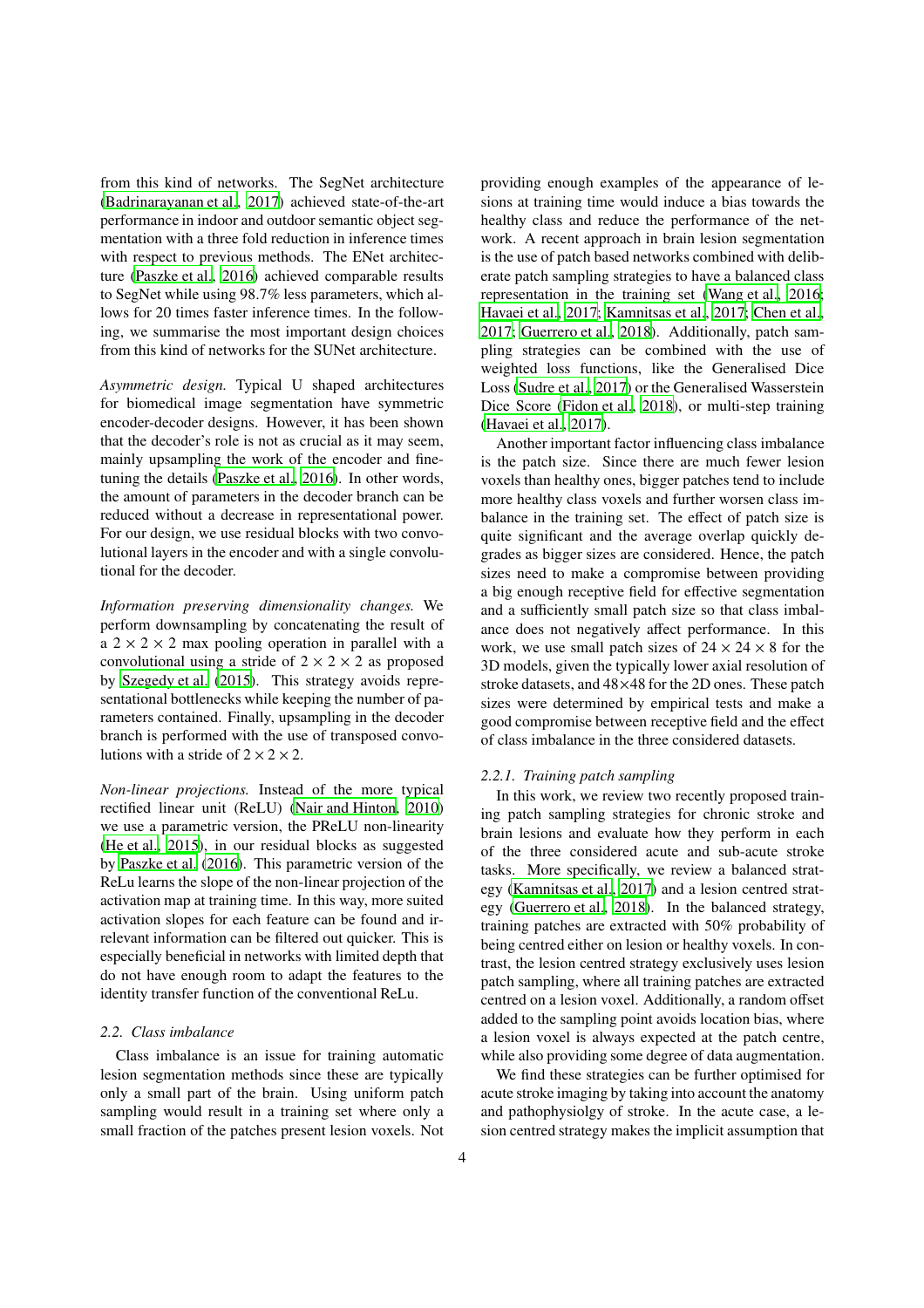<span id="page-4-0"></span>

Figure 2: Diagram of the balanced with offset training patch sampling strategy for acute stroke related tasks that considers the anatomy and pathophysiology of stroke lesions. The size of extracted patches is either  $24 \times 24 \times 8$  for 3D architectures or  $48 \times 48$  for 2D ones.

the tissue surrounding the lesion is enough representation of the healthy class and that it can be generalised for segmentation of the rest of the brain. However, the tissue surrounding the lesion has altered vascular and structural properties, forming the area known as benign oligemia. This area is affected by the physiological reperfusion response of the brain by protraction of neighbouring vessels that induces an abnormal vascularity [\(Rekik et al., 2012](#page-12-1)). The balanced strategy implicitly assumes a binary classification problem with two tissue types, healthy or lesion. However, the anatomy of stroke lesions involves up to four different tissue types: healthy, benign oligemia, penumbra and core. We combine elements of both into a hybrid training patch sampling strategy, the balanced with offset strategy depicted in Figure [2,](#page-4-0) for acute stroke imaging tasks.

In the balanced with offset strategy, class imbalance is addressed in a similar way as in the balanced strategy where, for each patient, 50% of the training patches are extracted with uniform sampling and the other 50% with lesion sampling. We aim to have a balanced patch representation of each patient lesion by ensuring the same number of patches is extracted from each case. For patients with smaller lesions, a combination of several patch extractions from the same lesion voxel and data augmentation is done to ensure the desired number is reached. Since lesion voxels will have a random offset applied, the central voxel of the extracted patch will be different for each of the repetitions of a voxel. The voxels sampled from the lesion class have a random offset added of up to half of the patch size, to ensure the originally sampled voxel remains in the patch. This will increase the representation of the benign oligemia, the region surrounding the lesion, which would otherwise be an underrepresented part of the healthy class. The voxels are then resampled, removing or repeating them to reach the desired amount, at regular spatial steps to ensure that all parts of the brain are equally represented.

<span id="page-4-1"></span>Segmentation DSC -- Crossentropy loss - $\blacksquare$  Dice loss 9 10 11 12 13 14 15 16 17 18 19 20 21 22  $\overline{4}$ -5  $\overline{6}$  $\overline{7}$  $\overline{3}$ 8 Epoch

Figure 3: Evolution of segmentation DSC in the ISLES 2015 (SISS) dataset and the validation crossentropy and Dice loss as reported by the optimiser during training. The segmentation DSC was obtained by performing whole volume predictions on the validation set between each epoch. With an early stopping patience of 6 epochs, the dashed line marks the point where training would be interrupted. At this point, the highest segmentation DSC is achieved and the monitored loss for early stopping should be at its minimum.

Finally, patches are extracted centred on these voxels. Additionally, for the lesion sampled patches, data augmentation is applied with five anatomically feasible operations including sagittal reflections and 90°, 180° and 270° axial rotations.

### *2.3. Network training*

For training of deep learning architectures in stroke related tasks, crossentropy is employed as the loss function and a *soft* Dice loss [\(Sudre et al.](#page-12-26), [2017\)](#page-12-26) based on the Dice similarity coefficient (DSC) is used as the monitored metric for early stopping with a patience of 6 epochs. It was observed that, when training with a reduced amount of data, a lower validation crossentropy loss is not always correlated with a better segmentation overlap. However, the soft Dice loss is much more correlated and serves as a good metric to detect overfitting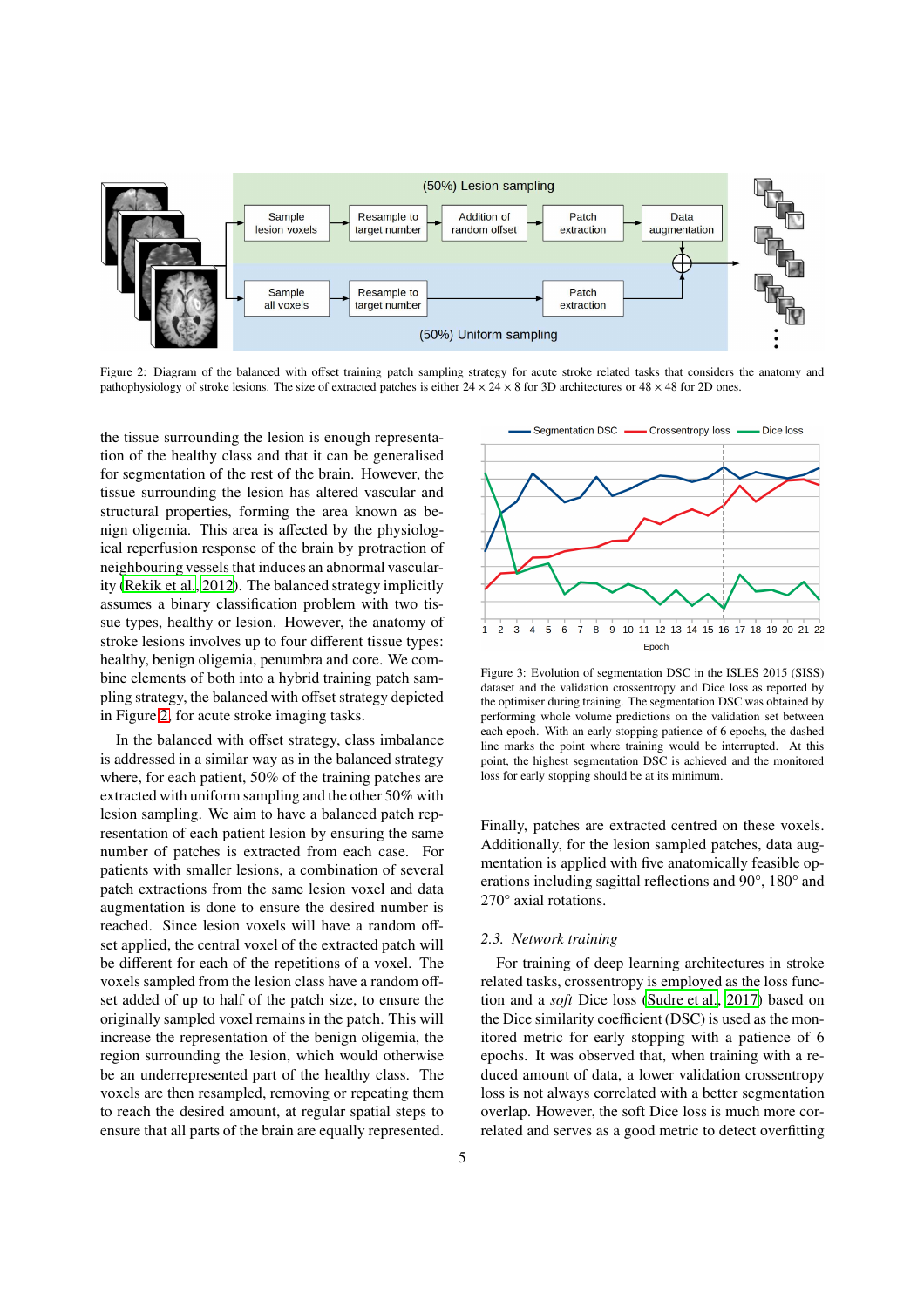<span id="page-5-0"></span>

Figure 4: Examples of patches extracted with different overlap levels. Yellow and blue box respectively correspond to the first and second extracted patches.

and interrupt the training when using early stopping. Figure [3](#page-4-1) shows the average segmentation overlap of validation cases with respect to the validation crossentropy and soft Dice loss metrics, the monitored ones for early stopping, as reported by the optimiser during training.

### *2.4. Segmentation and post-processing*

To segment a volume with patch-based methods first the patches are extracted and forward passed through the net individually. The segmented patches are then combined in a common space with the same dimensions as the original volume, preserving their original spatial location, to produce the final segmentation. In our case, the combination is performed per voxel by averaging the class probabilities of the various segmentations. Patches are sampled uniformly with a regular extraction step of  $6 \times 6 \times 1$  to make sure all the parts of the volume are forward passed through the network. In this way, some degree of overlap between the extracted patches is used, as depicted in Figure [4,](#page-5-0) since the extraction step is smaller than the patch size. Therefore, the same voxel is labelled seen in different neighbourhoods and the resulting class probabilities are averaged. This technique reduces the need for post-processing steps as it improves spatial label coherence and it minimises the number of small segmentation errors, i.e. holes, block boundary artefacts, etc. Furthermore, the employed extraction step combined with the full patch prediction offered by U-Net architectures means segmentation of a whole volume typically takes less than a minute.

Finally, the post-processing step involves a thresholding of the class probabilities followed by a connected component filtering by lesion volume. The variable threshold can compensate over/under confident networks while the minimum lesion size takes advantage of lesion priors to minimise false positives. In practice, the probability maps are binarised using an empirically computed threshold and minimum lesion size for each evaluation that maximises the desired metrics.

# *2.5. Implementation details*

The proposed and reviewed methods have been implemented in Python, using the research oriented Keras high-level neural networks API [\(Chollet and Others](#page-11-4), [2015\)](#page-11-4). All experiments have been run on a GNU/Linux machine running Ubuntu 18.04 with 32GB of RAM memory and an Intel<sup>®</sup> Core™ i7-7800X CPU. The training of reviewed and proposed architectures has been done with an NVIDIA TITAN X GPU (NVIDIA corp, United States) with 12GB G5X memory. The pro-posed method is currently available for download<sup>[1](#page-5-1)</sup>.

# 3. Evaluation and results

#### *3.1. Data*

For evaluation of the proposed methodology we will use three public datasets from the 2015 and 2017 editions of the ISLES challenge. Each of these datasets represents a different task including penumbra and whole lesion segmentation, in the ISLES 2015 SISS and SPES dataset respectively, and lesion outcome prediction for the ISLES 2017 dataset, which is an extension of the 2016 with some additional cases.

*ISLES 2015 (SISS).* This subtask consisting on subacute lesion segmentation included 28 training images composed of 4 co-registered modalities including anatomical (T1, T2, FLAIR) and diffusion (DWI) MRI acquired in the first week after onset. All four provided MRI modalities are used for evaluation. The provided ground truth, the lesion extent, was manually segmented by an experienced medical doctor using both FLAIR and DWI images.

*ISLES 2015 (SPES).* This subtask focusing on penumbra segmentation included 30 training images composed of 7 co-registered modalities including anatomical (T1 contrast, T2), diffusion (DWI) and perfusion (CBF, CBV, TTP, Tmax) MRI acquired in the acute stage. All seven provided MRI modalities are used for evaluation. The whole lesion extent and the core had to be segmented in perfusion and diffusion images respectively to obtain the penumbra label, the gold standard [\(Maier et al., 2017\)](#page-12-4). Manual segmentations were essentially generated by applying currently accepted linear thresholds on these two kinds of images. Despite the semi manual intervention and post processing, the semi systematic way in which the ground truth was generated by thresholding establishes a relatively simple numerical correlation between the intensities and output label.

<span id="page-5-1"></span><sup>1</sup>https://github.com/NIC-VICOROB/SUNet-architecture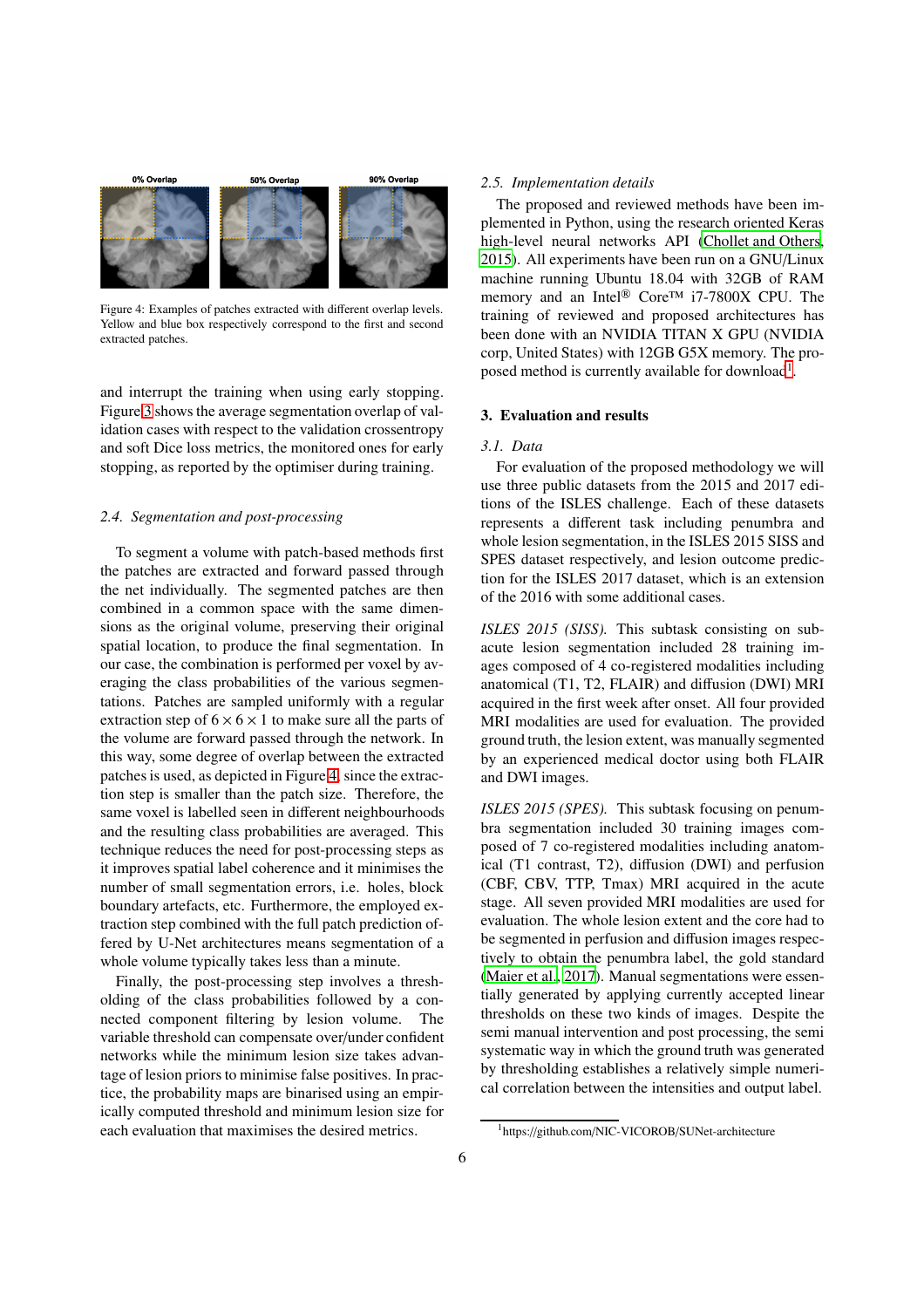*ISLES 2017.* The ISLES challenge 2016 and 2017 editions focused on prediction, consisting on segmentation of the chronic lesion extent from acute images. The 2017 dataset includes 43 training images composed of 6 co-registered modalities including diffusion (ADC) and perfusion (CBF, CBV, MTT, TTP, Tmax) MRI acquired in the first 24h after onset. All six provided MRI modalities are used for evaluation. An anatomical sequence (T2 or FLAIR) was acquired when the lesion had stabilised and the provided ground-truth, the chronic lesion extent, was manually drawn on those scans.

#### *3.2. Analysis*

### *3.2.1. Training patch sampling strategies*

With the purpose of evaluating the performance of the reviewed patch sampling strategies for each of the considered tasks we implemented the lesion centred, balanced and balanced with offset strategies. These were then used to extract the training set patches for training the SUNet network depicted in Figure [1.](#page-2-0) To obtain the evaluation results, cross-validation is performed in 5 folds on all three datasets, adjusting the amount of cases per fold accordingly, with each strategy. The metrics used for evaluation of the strategies are the Dice similarity coefficient (DSC) [\(Dice](#page-11-5), [1945](#page-11-5)), sensitivity, specificity and Hausdorff distance (HD). The DSC, defined in Equation [\(1\)](#page-6-0), measures the relative overlap of the segmentation with the ground truth and is used as a measure of segmentation performance. The sensitivity and specificity, defined in Equation [\(2\)](#page-6-1) and [\(3\)](#page-6-2) measure the segmentation accuracy for the lesion and healthy classes respectively and are used to study the effects of different strategies for each class independently.

<span id="page-6-0"></span>
$$
DSC = \frac{2 \cdot TP}{FN + FP + 2 \cdot TP}
$$
 (1)

<span id="page-6-1"></span>Sensitivity = 
$$
\frac{TP}{TP + FN}
$$
 (2)

<span id="page-6-2"></span>
$$
Specificity = \frac{TN}{TN + FP}
$$
 (3)

where *TP* and *FP* denote the number of voxels correctly and incorrectly classified as lesion, respectively, and *TN* and *FN* denote the number of voxels correctly and incorrectly classified as non-lesion, respectively.

The HD, defined in Equation [\(4\)](#page-6-3), can be intuitively seen as a measure of the distance of the *largest* error between the segmentation (*A*) and ground truth (*B*) and is a measure of segmentation quality and consistency.

<span id="page-6-3"></span>
$$
HD(A, B) = \max(h(A, B), h(B, A)),
$$
  
where  $h(A, B) = \max_{a \in A} \min_{b \in B} ||a - b||$  (4)

# *3.2.2. Proposed architecture*

With the purpose of evaluating the effects of different design elements, the proposed architecture is compared with three baseline U-Net based architectures using 2D patches and 3D patches with and without residual connections. The baseline models are based in networks for either chronic stroke lesion segmentation, the uRes-Net [\(Guerrero et al., 2018\)](#page-12-15), or other related biomedical tasks, 2D U-Net [\(Ronneberger et al.](#page-12-12), [2015\)](#page-12-12) and 3D U-Net (Cicek et al., 2016). In the case of [Guerrero et al.](#page-12-15) [\(2018\)](#page-12-15) a 3D extension of the uResNet architecture is used. The SUNet model used for comparison is the one depicted in Figure [1,](#page-2-0) with 4 resolution steps and 32 base filters, to match the number of steps and features in the latent space of the implemented 3D U-Net and 3D uResNet architecture. The evaluation is performed by crossvalidation in 5 folds on all three datasets, adjusting the amount of cases per fold accordingly. The models were trained with patches extracted according to the balanced with offset strategy, since it had a good overall performance in all three tasks. The metrics used for evaluation of the different architectures are the Dice Similarity Coefficient (DSC) and Hausdorff distance (HD) between the predicted segmentation and the provided ground truth to compare the overall segmentation performance and quality respectively.

# *3.2.3. Network training*

All deep learning networks have been trained with the same training hyper-parameters to offer a fair comparison between them. To avoid costly grid search, the Adadelta optimiser [\(Zeiler](#page-12-28), [2012\)](#page-12-28) is used. This optimiser requires no manual tuning of a learning rate and appears robust to noisy gradient information, different model architecture choices, various data modalities and selection of hyper-parameters. A batch size of 32 is used, as smaller batch sizes help capture finer variabilities between the given samples. As stated in Section [2.2,](#page-3-0) we use patches of size  $24 \times 24 \times 8$  for the 3D models and  $48 \times 48$  for the 2D ones. A global goal of  $250\,000$ patches for training is set for each cross-validation fold.

### *3.2.4. Challenge evaluation*

With the purpose of evaluating the proposed methodology against state-of-the-art methods for acute stroke we submit it for external evaluation with the three challenges testing set. The web platform used to hold the ISLES  $2015^2$  $2015^2$  and  $2017^3$  $2017^3$  challenges remains open for

 $^{2}$ https://www.smir.ch/ISLES/Start2015

<span id="page-6-5"></span><span id="page-6-4"></span><sup>3</sup>https://www.smir.ch/ISLES/Start2017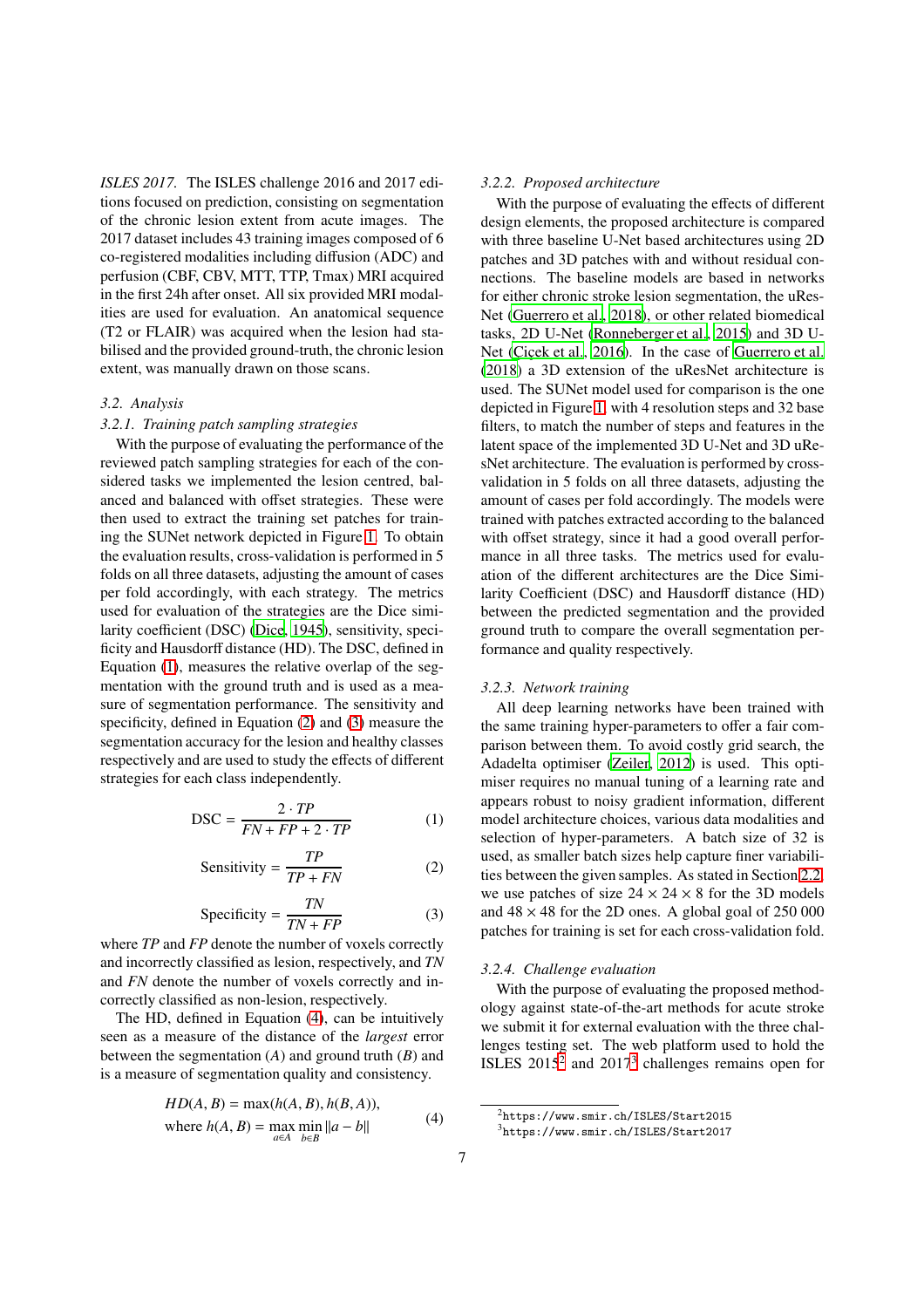<span id="page-7-0"></span>Table 1: Cross-validation metrics with different patch sampling strategies used in patch training set creation for the tasks of lesion/penumbra segmentation (SISS and SPES datasets) and lesion outcome prediction (ISLES 2017 dataset). The best results for each metric and dataset are highlighted in bold.

| Dataset                  | Sampling strategy  | $DSC(\%)$       | Sens. $(\%)$    | Spec. $(\%)$     | HD              |
|--------------------------|--------------------|-----------------|-----------------|------------------|-----------------|
| <b>ISLES 2015 (SISS)</b> | Lesion centred     | $39.1 \pm 29.3$ | $53.6 \pm 30.7$ | $99.56 \pm 0.48$ | $78.8 \pm 25.6$ |
|                          | <b>Balanced</b>    | $57.0 \pm 25.4$ | $57.2 \pm 22.2$ | $99.88 \pm 0.19$ | $44.5 \pm 31.9$ |
|                          | Balanced w/ offset | $58.4 \pm 25.4$ | $59.4 \pm 21.3$ | $99.88 \pm 0.17$ | $45.2 \pm 33.5$ |
| ISLES $2015$ (SPES)      | Lesion centred     | $76.2 \pm 14.6$ | $80.3 \pm 17.0$ | $99.31 \pm 0.97$ | $19.2 \pm 12.8$ |
|                          | <b>Balanced</b>    | $75.9 \pm 17.3$ | $76.6 \pm 20.4$ | $99.53 \pm 0.66$ | $14.5 \pm 9.4$  |
|                          | Balanced w/ offset | $78.0 \pm 17.3$ | $79.2 \pm 18.5$ | $99.54 \pm 0.66$ | $15.8 \pm 10.9$ |
| <b>ISLES 2017</b>        | Lesion centred     | $36.0 \pm 23.2$ | $47.7 \pm 26.3$ | $99.71 \pm 0.35$ | $28.7 \pm 19.6$ |
|                          | <b>Balanced</b>    | $38.0 \pm 23.5$ | $51.5 \pm 29.4$ | $99.68 \pm 0.45$ | $22.8 \pm 16.9$ |
|                          | Balanced w/ offset | $39.5 \pm 21.6$ | $54.0 \pm 24.5$ | $99.73 \pm 0.30$ | $21.0 \pm 15.9$ |

later submission and maintains an ongoing challenge leaderboard where the testing set results are publicly displayed [\(Kistler et al.](#page-12-29), [2013;](#page-12-29) [Maier et al., 2017](#page-12-4)). In this way, a fair and direct method comparison is possible. For evaluation in the challenge framework of ISLES we use the proposed training patch sampling strategy for training five models of the SUNet architecture, one for each cross-validation fold, with 4 resolution steps and 32 base filters for all three tasks. Then, an ensemble is made with the five models that averages the predicted probabilities of each to produce a single output. The cross-validation models used for the submission to the SPES and ISLES 2017 challenges are the ones trained for the comparison to baseline architectures. For the SISS challenge submission, an additional cross-validation was performed increasing the number of training patches to 700 000 and using a smaller batch size of 16, all other hyper-parameters were kept equal.

### *3.3. Training patch sampling results*

Table [1](#page-7-0) shows the evaluation results of the different strategies in each of the datasets. In general, the balanced with offset strategy shows consistent higher DSC values in all three datasets as compared with the other strategies. In all three tasks, the lesion centred strategy obtains the worst HD while the balanced strategies achieve comparable values.

*Lesion*/*Penumbra segmentation.* In the SISS and SPES dataset, the addition of a random offset to the balanced strategy improves the average DSC, mainly due to the better sensitivity, while slightly worsening HD values. In the SISS dataset, the lesion centred strategy obtains a much lower average overlap, sensitivity and specificity as compared with the balanced strategies. In the SPES

dataset, the lesion centred strategy achieves the best sensitivity but also the worst specificity, resulting in a lower DSC as compared with the balanced with offset strategy.

*Lesion outcome prediction.* In the ISLES 2017 dataset, the addition of a random offset to the balanced strategy improves the results of all evaluated metrics. The lesion centred strategy obtains similar specificity values with respect to the balanced strategies but worse DSC, HD and sensitivity.

#### *3.4. Proposed architecture results*

Table [2](#page-8-0) shows the evaluation results of the proposed and reviewed deep learning architectures. In general, the SUNet architecture has a higher average DSC in all three datasets with respect to the second best method.

*Lesion*/*penumbra segmentation.* The results show consistently improved average overlap of the SUNet architecture than the rest in both the SISS and SPES datasets. The other two 3D architectures, 3D U-Net and 3D uResNet, obtain really similar overlap and Haussdorf distance values in both tasks. Finally, the two dimensional U-Net architecture obtains a much better Haussdorf distance on both datasets as compared with the 3D architectures. In the SISS dataset, our architecture achieves the best average overlap while obtaining a similar Haussdorf distance to the rest. In the SPES dataset, SUNet obtains the best average overlap value with the lowest deviation as compared against the 3D architectures, the 3D U-Net and uResNet. Qualitative results of representative cases from the SISS and SPES dataset can be found on Figure [5](#page-8-1) and [6](#page-8-2) respectively.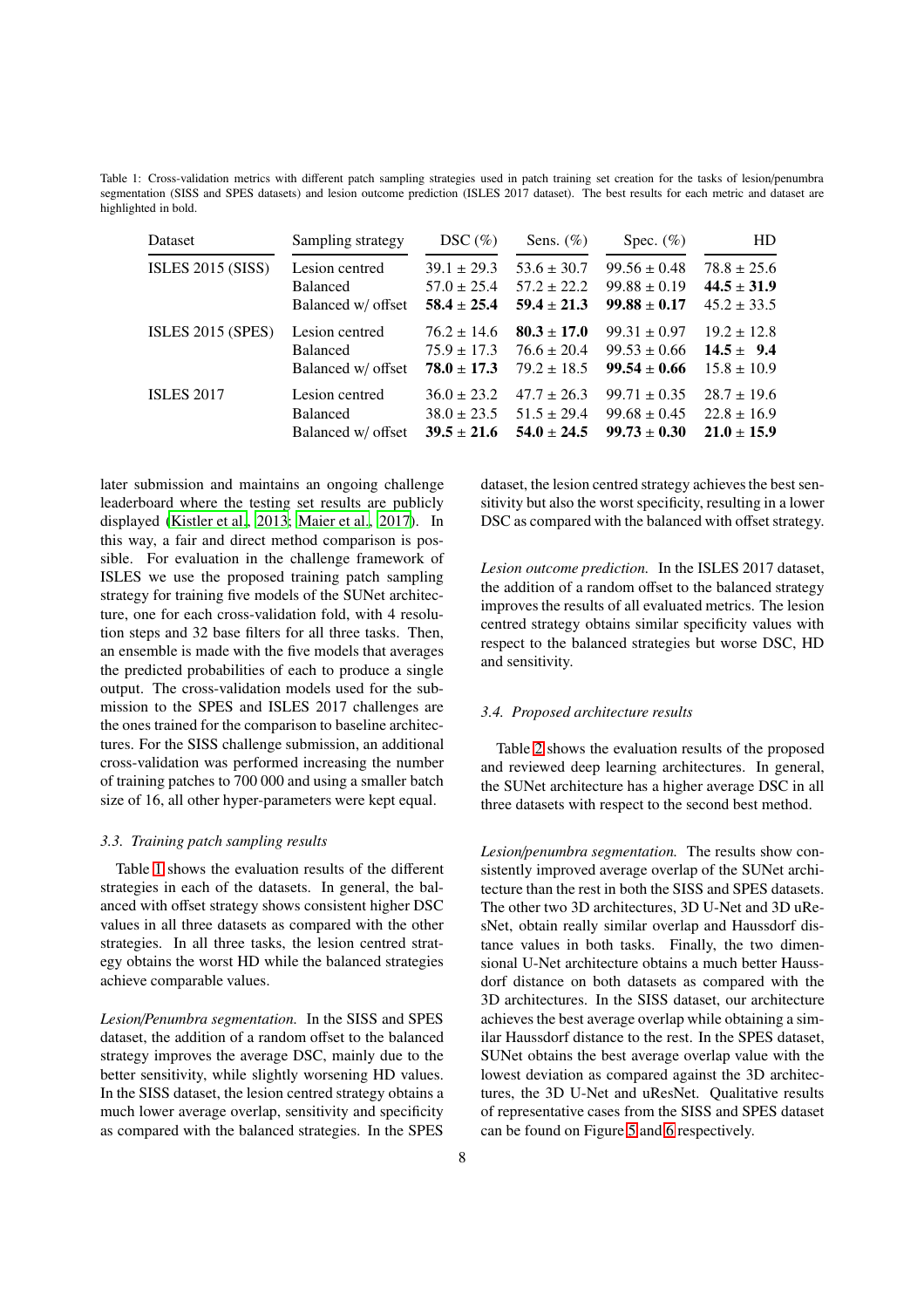<span id="page-8-0"></span>Table 2: Cross-validation metrics of all evaluated deep learning architectures for the tasks of lesion/penumbra segmentation (SISS and SPES datasets) and lesion outcome prediction (ISLES 2017 dataset). The best results for each metric and dataset are highlighted in bold.

|              | ISLES $2015$ (SISS) |    | <b>ISLES 2015 (SPES)</b>                                                                        |      | <b>ISLES 2017</b> |    |
|--------------|---------------------|----|-------------------------------------------------------------------------------------------------|------|-------------------|----|
| Architecture | DSC $(\% )$         | HD | $DSC(\%)$                                                                                       | – HD | $DSC(\%)$         | HD |
| 2D U-Net     |                     |    | $60.1 \pm 27.4$ $32.2 \pm 28.0$ $78.2 \pm 15.3$ $11.7 \pm 6.1$ $33.6 \pm 22.4$ $34.8 \pm 24.2$  |      |                   |    |
| 3D U-Net     |                     |    | $62.1 \pm 25.5$ $38.1 \pm 26.8$ $77.8 \pm 17.8$ $12.2 \pm 5.6$ $38.8 \pm 23.0$ $26.0 \pm 20.0$  |      |                   |    |
| 3D uResNet   |                     |    | $61.5 \pm 25.3$ $36.2 \pm 27.6$ $77.6 \pm 17.6$ $14.1 \pm 10.3$ $38.7 \pm 22.2$ $26.2 \pm 20.9$ |      |                   |    |
| SUNet        |                     |    | 65.0 ± 26.0 $35.1 \pm 29.7$ $78.5 \pm 14.9$ $16.0 \pm 10.1$ $40.1 \pm 23.0$ $21.8 \pm 17.0$     |      |                   |    |

<span id="page-8-1"></span>

<span id="page-8-2"></span>architectures. On all images, true positives are denoted in green, false positives in red and false negatives in blue.

(a) FLAIR (b) Ground truth (c) 2D U-Net (d) 3D U-Net (e) 3D uResNet (f) SUNet

Figure 5: Output segmentation masks of sub-acute lesion extent from training case 11 from ISLES 2015 SISS dataset for each of the evaluated



(a) DWI (b) Ground truth (c) 2D U-Net (d) 3D U-Net (e) 3D uResNet (f) SUNet

Figure 6: Output segmentation masks of acute penumbra from training case 4 from ISLES 2015 SPES dataset for each of the evaluated architectures. On all images, true positives are denoted in green, false positives in red and false negatives in blue.

<span id="page-8-3"></span>

Figure 7: Output segmentation masks of the predicted chronic lesion extent from training case 12 from ISLES 2017 dataset for each of the evaluated architectures. On all images, true positives are denoted in green, false positives in red and false negatives in blue.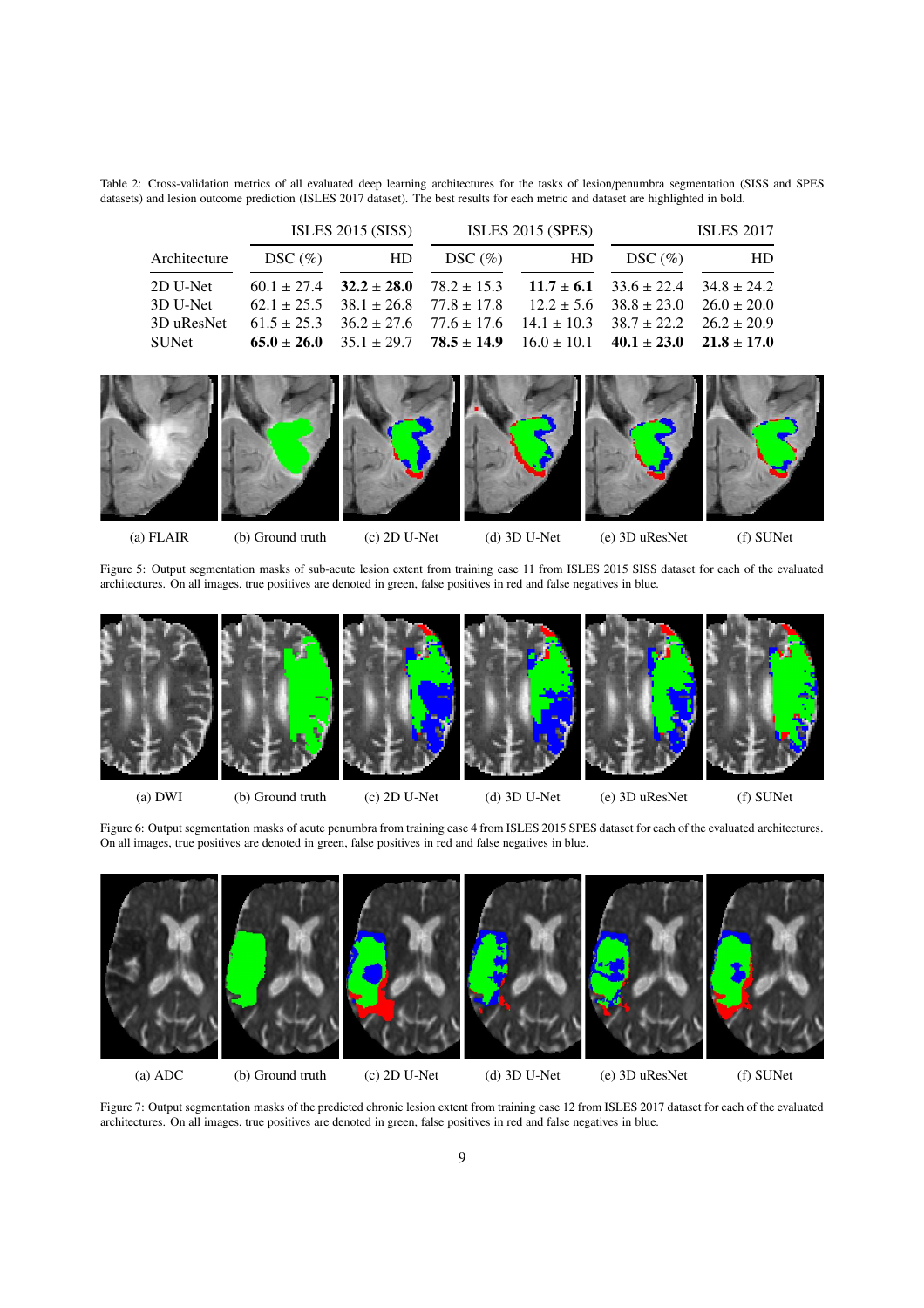<span id="page-9-0"></span>Table 3: Top entries ranked by average DSC in the ongoing testing leaderboard of the ISLES 2015 (SISS and SPES) and 2017 challenges. Our approach, highlighted in bold, ranks  $6<sup>th</sup>$  out of 43 in SISS,  $1<sup>st</sup>$  out of 19 in SPES and 2nd out of 32 in ISLES 2017.

|                |                              | <b>ISLES 2015 (SISS)</b> |                   |  |
|----------------|------------------------------|--------------------------|-------------------|--|
| Rank           | Username                     | <b>DSC</b>               | HD                |  |
| 1              | kamnk1                       | $0.59 \pm 0.31$          | $39.6 \pm 30.7$   |  |
| 2              | zhanr6                       | $0.58 \pm 0.31$          | $38.9 \pm 35.3$   |  |
| 3              | lianl1                       | $0.57 \pm 0.29$          | $43.0 \pm 30.5$   |  |
| $\overline{4}$ | monkf1                       | $0.56 \pm 0.30$          | $38.4 \pm 29.4$   |  |
| 5              | wangj8                       | $0.56 \pm 0.30$          | $39.6 \pm 30.0$   |  |
| 6              | $\frac{1}{2}$ (ours)         | $0.55 \pm 0.30$          | $45.0 \pm 30.1$   |  |
|                |                              |                          | ISLES 2015 (SPES) |  |
| Rank           | Username                     | <b>DSC</b>               | HD                |  |
| 1              | $\text{clera2}(\text{ours})$ | $0.82 \pm 0.09$          | $23.9 \pm 13.5$   |  |
| $\overline{c}$ | mckir1                       | $0.82 \pm 0.08$          | $29.0 \pm 16.3$   |  |
| 3              | maieo1                       | $0.81 \pm 0.09$          | $23.6 \pm 13.0$   |  |
| 4              | clera1                       | $0.80 \pm 0.10$          | $25.7 \pm 17.1$   |  |
| 5              | peres2                       | $0.80 \pm 0.11$          | $22.2 \pm 11.9$   |  |
|                |                              |                          | <b>ISLES 2017</b> |  |
| Rank           | Username                     | <b>DSC</b>               | HD                |  |
| 1              | blumj1                       | $0.32 \pm 0.22$          | $38.2 \pm 18.7$   |  |
| 2              | clera2 (ours)                | $0.32 \pm 0.22$          | $36.8 \pm 15.9$   |  |
| 3              | mokmc2                       | $0.32 \pm 0.23$          | $40.7 \pm 27.2$   |  |
| 4              | kwony1                       | $0.31 \pm 0.23$          | $45.3 \pm 21.0$   |  |
| 5              | pinta2                       | $0.31 \pm 0.21$          | $35.7 \pm 17.2$   |  |

*Lesion outcome prediction.* Table [2](#page-8-0) shows the evaluation metrics for the ISLES 2017 dataset while Figure [7](#page-8-3) shows the segmentation results of an example case. The results show a better average overlap and Haussdorf distance of the SUNet architecture in the ISLES 2017 dataset than any of the other architectures. The two 3D architectures, 3D U-Net and uResNet, obtain really similar overlap and Haussdorf distance values. The two dimensional U-Net obtains much worse performance in this task than the other architectures in all evaluated metrics compared to the lesion/penumbra segmentation task, where it had similar and better values.

### *3.5. Challenge results*

Table [3](#page-9-0) shows the best entries at the time of writing this paper, ranked by average DSC, from the SISS, SPES and ISLES 2017 ongoing testing leaderboards. The proposed methodology ranks  $6<sup>th</sup>$  out of 43 in the SISS challenge,  $1<sup>st</sup>$  out of 19 in the SPES challenge and 2<sup>nd</sup> out of 32 in ISLES 2017. In the SPES challenge, our

proposed methodology is the first based on deep learning to surpass the original challenge winners, all using RDF based methods [\(Maier et al., 2017\)](#page-12-4).

# 4. Discussion

In this paper, we have presented a novel deep learning architecture tailored to acute stroke segmentation and prediction tasks. Additionally, three training patch sampling strategies have been reviewed to solve the problem of data imbalance with acute stroke lesions. The proposed methodology achieves state-of-the-art performance in acute and sub-acute stroke segmentation and prediction as shown in the results of the three submitted ISLES challenges. It is worth noting that we obtain these results in three different challenges while performing minimal changes to the training hyper-parameters and procedure. This performance is achieved thanks to the balanced with offset training patch sampling strategy, more suited for acute stroke lesions, and the higher parameter count of SUNet combined with its better implicit generalisation.

The lower rank obtained in the SISS challenge is due to the sub-acute nature of the images, acquired in the first week after onset. At this point, the lesion has largely stabilised and the regions of penumbra and benign oligemia are less relevant for lesion segmentation. In this case, the higher parameter count of SUNet, originally designed for acute stroke, combined with the lower number of relevant tissue types means the network is likely overfitting the data. Despite this, our method still achieves competitive performance and ranks 6<sup>th</sup> out of the 43 entries in the online leaderboard.

#### *4.1. Training patch sampling strategy*

The balanced with offset strategy shows a higher overlap, sensitivity and specificity with respect to the balanced strategy in all three tasks. This can only be due to the only difference between them, the addition of a random offset to the lesion sampled voxels before patch extraction. In practice, the added random offset increases the number of voxels from the region surrounding the lesion in the training set. In segmentation tasks, this means an increased representation of the benign oligemia is present that allows for learning improved lesion parts differentiation. In prediction tasks, the probability of spontaneous reperfusion, and hence positive outcome, is strongly correlated with the amount of collateral blood supply. The addition of the random offset increases the representation of adjacent regions and helps to better learn the correlation between these and lesion fate.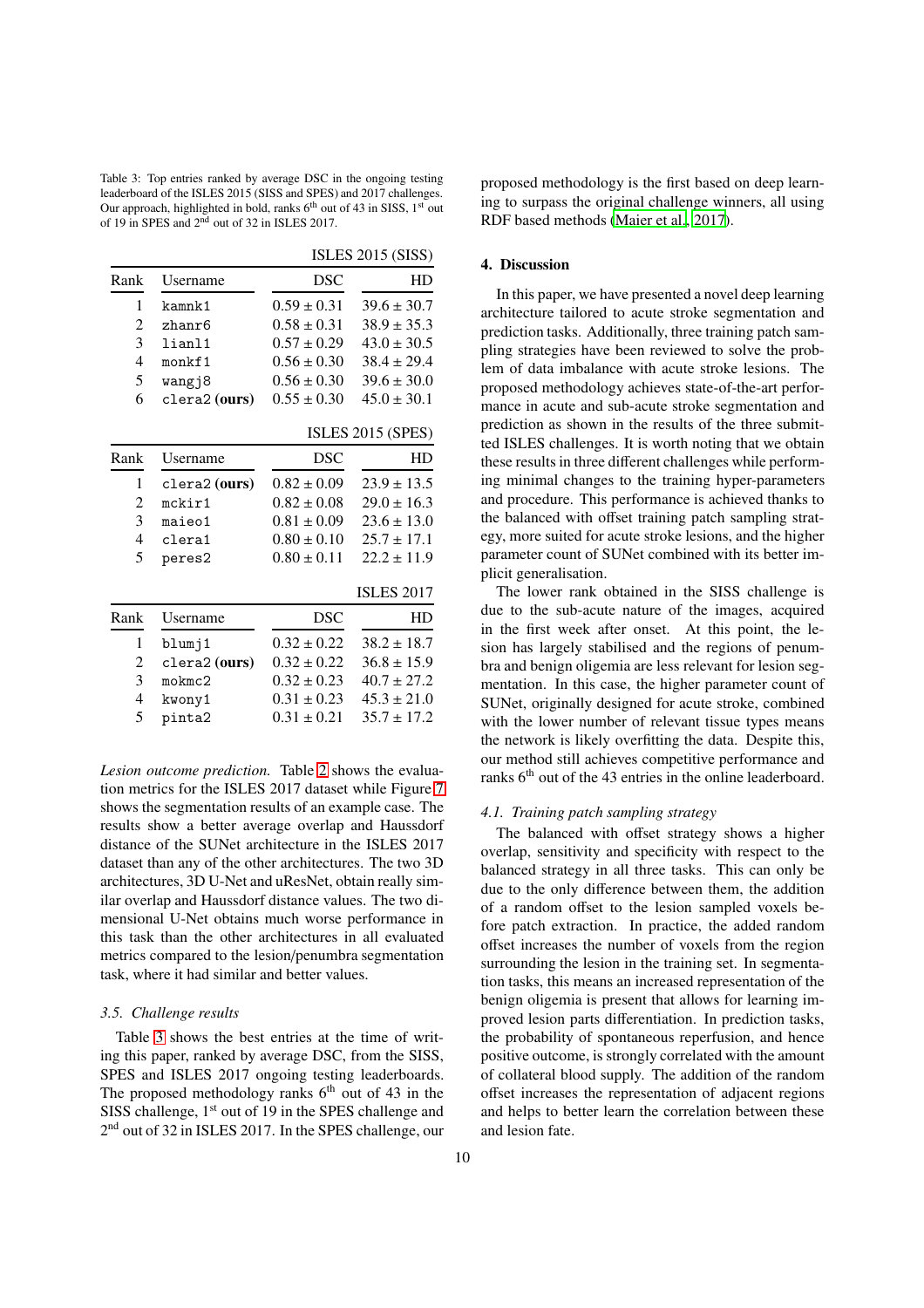*Lesion*/*penumbra segmentation.* The addition of a random offset to the balanced strategy improves the DSC values but slightly increases HD in both segmentation tasks, which is due to a worse lesion border segmentation accuracy. However, it seems counter-intuitive that an increased representation of lesion border regions in the training set is causing worse performance in these same regions. With the more balanced representation of lesion parts, the training loss is better optimised by improving tissue differentiation than by ensuring more confident classification. The higher number of characterised tissues might cause spurious activations in border regions where the tissue has an ambiguous appearance.

The lower specificity values of the lesion centred strategy in the SISS and SPES dataset as compared with the balanced strategies suggests that the area surrounding the lesion is not enough representation of the healthy class. Solely sampling from lesion voxels results in a training set where most of the healthy class voxels correspond to the benign oligemia and few to truly healthy tissue with unaltered vascular properties. This means a part of the healthy class is under-represented in the training set and the network cannot learn to differentiate it, which causes a reduced specificity and worse overlap. We can conclude that some degree of healthy voxel sampling distant from the lesion is needed to have a complete representation of the healthy class in segmentation tasks.

*Lesion outcome prediction.* While in the SISS and SPES datasets the specificity obtained by the lesion centred strategy is quite worse than that of the other strategies, it achieves comparable values in the prediction task. This is due to a more varied representation of tissue under the lesion class in prediction images. Given the time passed since image acquisition and labelling, combined with the dynamic lesion evolution, solely sampling from lesion labelled voxels would still yield an increased representation of healthy tissue with unaltered vascularity. The lesion centred strategy obtains a much worse sensitivity compared with the balanced strategies. Exclusively sampling from lesion labelled voxels does not consider the cases where the tissue at risk was finally salvaged and not labelled as lesion in the chronic stage. Without examples from those cases, a bias towards fatal tissue fate is established. Consequently, a bigger number of false positives is obtained that lowers the sensitivity of the network. The HD, sensitivity and specificity improvement seen when a random offset is added to the balanced strategy would also be explained by a similar mechanism. Increasing the representation

of areas surrounding the lesion also raises the number of examples of tissue at risk that was eventually salvaged. This offers a more balanced representation of tissue with good and bad outcome and allow the network to better learn correlations for tissue fate, achieving better overall performance.

### *4.2. Proposed architecture*

In all three tasks, the SUNet achieves higher DSC values due to a combination of the higher parameter count and the implicit generalisation as a result of the network design. Despite the increased number of parameters of SUNet (7 million) with respect to 3D U-Net (5.5 million) and 3D uResNet (2.7 million) the average overlap is increased. Since the training procedure is the same for all architectures, the results suggest the SUNet architecture can use more parameters without an increase in overfitting that would lead to worse results.

*Lesion*/*penumbra segmentation.* The higher DSC obtained by the SUNet architecture in the SISS and SPES datasets shows more tissue overall is correctly identified. However, despite the overlap improvement, the slight increase in HD values in the SPES dataset suggests worse performance on segmentation of borders. This is a similar case to the one observed with the addition of a random offset to the balanced strategy. In this case, a bigger amount of captured correlations is making accurate border segmentation harder as the transition between tissue types is generating spurious activations.

The high similarity between the DSC values of all evaluated methods in the SPES dataset is most probably due to the semi systematic way in which the ground truth was generated by thresholding. In this way, a mainly linear numerical correlation is established between the intensities and output label that all architectures are able to approximate to a similar degree. Still, SUNet achieves a higher average DSC with less variability as compared with the other 3D architectures. Furthermore, in the qualitative results in Figure [6](#page-8-2) it can be seen that, while all other architectures tend to undersegment the lesion, SUNet is able to segment the whole region with minimal false positives.

The 2D U-Net achieves the best Haussdorf distance in the SISS and SPES dataset probably due to the lower dimensionality of the patch, which allows it to find more robust and less confounding correlations. However, by not being able to take advantage of three dimensional information it cannot reach the higher overlap values achieved by the 3D architectures. This disadvantage can be clearly seen in the results of the SISS dataset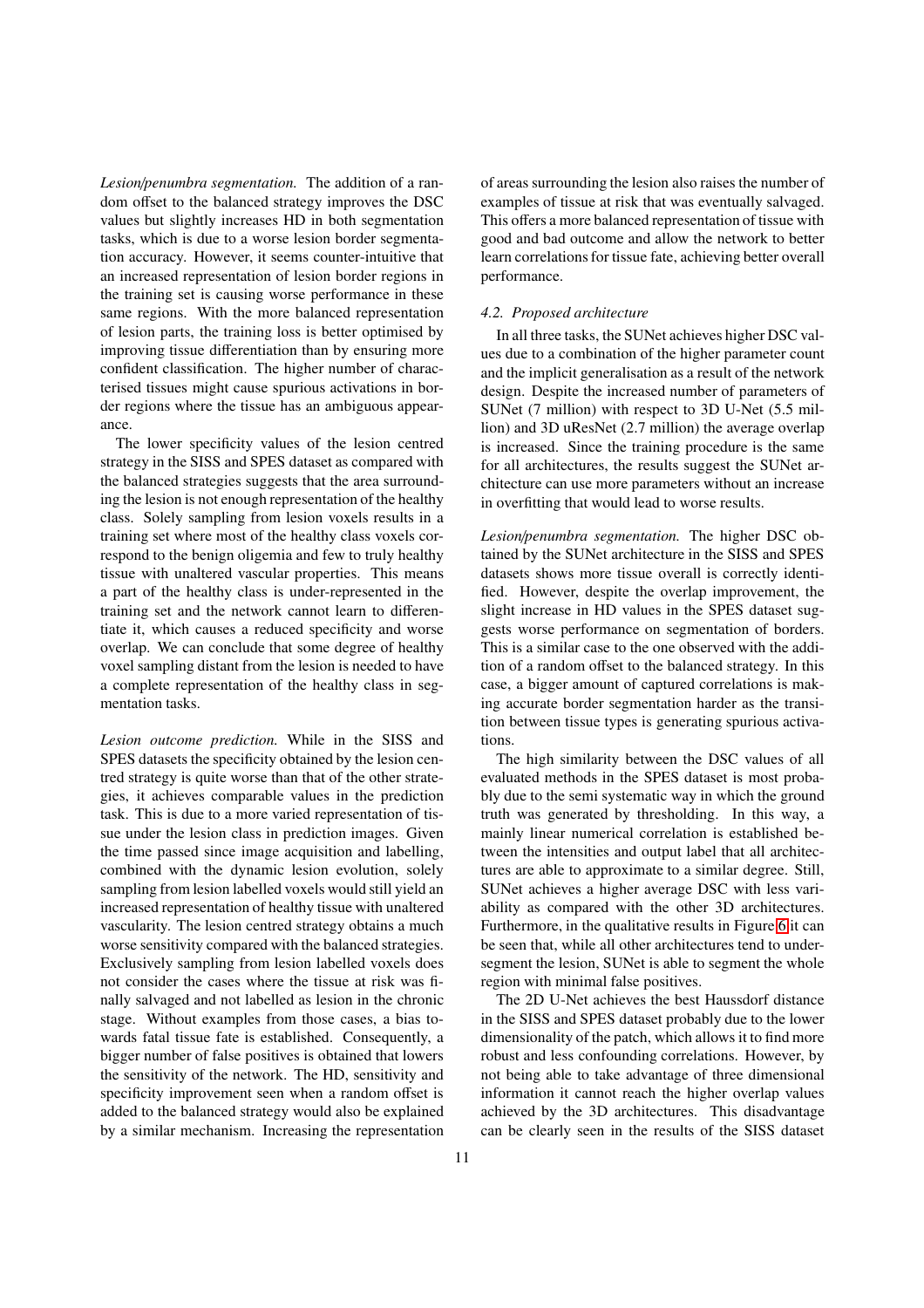but not fully seen in the ones of SPES. Due to the semi systematic way in which the ground truth was generated in the SPES dataset, 2D correlations are enough and there is no information gain in the richer 3D correlations. Hence, despite the lower dimensionality neighbourhood, for this specific dataset the 2D U-Net is still able to obtain higher average overlap.

*Lesion outcome prediction.* In the ISLES 2017 dataset, the SUNet architecture has a higher overlap and lower Haussdorf distance as compared to the other three architectures. The increase in segmentation quality and consistency is probably due to the higher parameter count which allows for capturing a bigger number of correlations. This is especially important for lesion outcome prediction, due to the highly chaotic nature of stroke lesion evolution, that requires approximating a highly complex non-linear function with many different and subtle interactions. The high parameter count combined with the implicit generalisation capabilities of the network mean a bigger number of robust features can be distilled from the learned correlations resulting in more consistent segmentations. In the qualitative results (see Figure [7\)](#page-8-3), it can be observed that the 3D U-Net and 3D uResNet tend to under-segment the lesion and produce irregular boundaries while the 2D U-Net offers more defined boundaries but clearly over-segments the bottom part of the lesion. In this case, the SUNet architecture is able to achieve both defined boundaries and a higher overlap with minimal over-segmentation at the bottom.

The 2D U-Net obtains the worst Haussdorf distance compared with the other evaluated architectures in the ISLES 2017 dataset while obtaining the best values in the segmentation tasks. This data suggests that 2D correlations are insufficient for lesion outcome prediction due to the spatial influence of the collateral blood supply in the 3D space around the lesion for tissue fate. The low DSC and HD values obtained by the two dimensional U-Net underline the importance of a 3D context for the task of lesion outcome prediction.

### 5. Conclusion

Acute stroke related tasks set up an inherently different machine learning problem than other brain lesions or even chronic stroke. The high complexity combined with the typically small datasets means stroke related tasks need to be approached with specialised methods that take into account the particular clinical and machine learning considerations. In this work, we explored a design principle for deep learning architectures dealing

with acute stroke tasks and proposed a novel deep learning architecture, SUNet, based on these premises. Additionally, we have reviewed three training patch sampling strategies and evaluated their application for acute stroke tasks. We have proven that an increased representation of the surrounding region in the training set leads to better results in both segmentation and prediction tasks. The same proposed methodology performs well in three different acute stroke tasks with no tuning of training hyper-parameters. It achieves state-of-theart performance and ranks among the top performing methods in three different ISLES challenge tasks dealing with segmentation and prediction tasks. Furthermore, we make the development framework used for evaluation of the proposed and reviewed methods publicly available. We strongly believe that the contribution in this work may be beneficial in future clinical scenarios to inform treatment decisions and improve patient outcome.

### Acknowledgements

Jose Bernal holds an FI-DGR2017 grant from the Catalan Government with reference number 2017FI B00476. This work has been partially supported by Retos de Investigación TIN2015-73563-JIN and DPI2017-86696-R from the Ministerio de Ciencia, Innovación y Universidades. The authors gratefully acknowledge the support of the NVIDIA Corporation with their donation of the TITAN X GPU used in this research.

### References

- <span id="page-11-2"></span>Badrinarayanan, V., Kendall, A., Cipolla, R., 2017. SegNet: A Deep Convolutional Encoder-Decoder Architecture for Image Segmentation. IEEE Transactions on Pattern Analysis and Machine Intelligence 39 (12), 2481–2495.
- <span id="page-11-0"></span>Campbell, B. C., Mitchell, P. J., Churilov, L., Keshtkaran, M., Hong, K.-S., Kleinig, T. J., Dewey, H. M., Yassi, N., Yan, B., Dowling, R. J., 2017. Endovascular thrombectomy for ischemic stroke increases disability-free survival, quality of life, and life expectancy and reduces cost. Frontiers in Neurology 8, 657.
- <span id="page-11-3"></span>Chen, L., Bentley, P., Rueckert, D., 2017. Fully automatic acute ischemic lesion segmentation in DWI using convolutional neural networks. NeuroImage: Clinical 15, 633–643.
- <span id="page-11-4"></span>Chollet, F., Others, 2015. Keras. https://keras.io.
- <span id="page-11-1"></span>Çiçek, Ö., Abdulkadir, A., Lienkamp, S. S., Brox, T., Ronneberger, O., 2016. 3D U-Net: Learning Dense Volumetric Segmentation from Sparse Annotation. In: International Conference on Medical Image Computing and Computer-Assisted Intervention. Springer, Cham, pp. 424–432.
- <span id="page-11-5"></span>Dice, L. R., 1945. Measures of the Amount of Ecologic Association Between Species. Ecology 26 (3), 297–302.